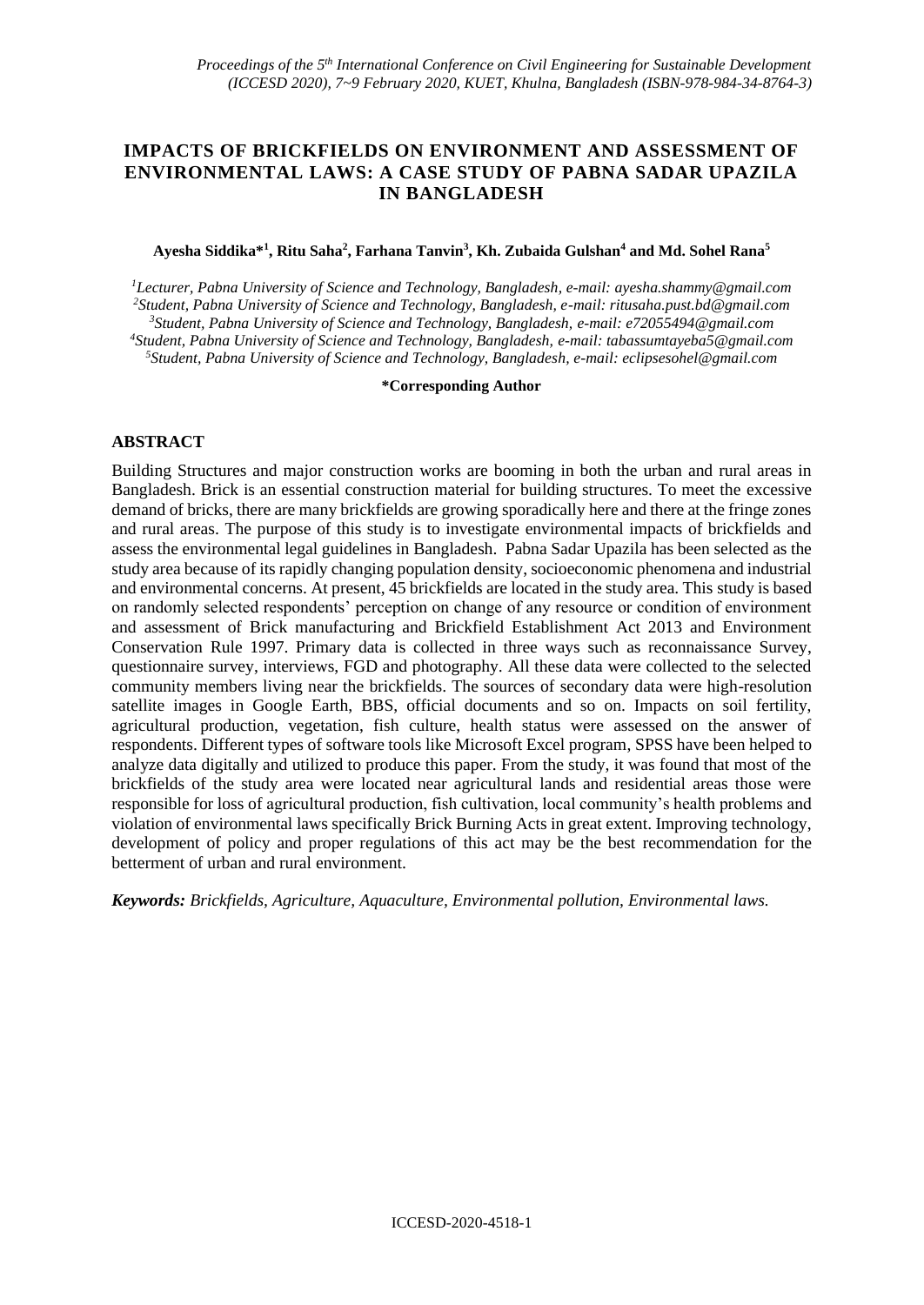*5 th International Conference on Civil Engineering for Sustainable Development (ICCESD 2020), Bangladesh*

# **1. INTRODUCTION**

The population of Bangladesh is 158.9 million with a growth rate of 1.37 and a total number of establishments are 78, 18,565. The population density of Bangladesh is 1,106 per km (BBS, 2015). This vast amount of population and growing economic sectors lead the construction sectors in the country. The demand for building materials is very high at the moment of Bangladesh because of a large number of government projects as well as individual usage (The Daily Star, 2019). Rapid urbanization, industrialization and construction of buildings in Bangladesh use bricks from several past decades. This has reinforced brick manufacturing industry a fastest growing sector (Saha & Hossain, 2016). UNDP reported that Bangladesh manufactures 1,200 crore of bricks each year for the rapid urbanization rate (7-8%) in medium and large cities (UNDP, 2011). There are approximately 6637 traditional and modern brickfields are currently operating brickfields in Bangladesh. According to the report of the Bangladesh Centre for Advance Studies (BCAS), only 735 of these brickfields follow the new regulations. According to the BCAS, 1,745 of the brickfields in Bangladesh begin operations before obtaining a license (Ahmed, 2019). Nearly 90 percent of the brick-makers have not updated their production process in keeping with new environmental regulations on the fuel (Faisal, 2016). Nearly 23 billion bricks are produced annually in traditional brickfields of Bangladesh by mining an estimated 3350 million cubic feet of soft clay, and burning 5.67 million tons of coal and 3 million tons of firewood (DoE, 2017). In absence of natural sources of stones and climate consideration, bricks are mostly used in the country. In traditional brickfields, bricks are produced from clay and then fired in the kiln. But brick kilns location in agricultural lands, low quality wooden for burning of bricks, improper fixed chimneys and the violation of laws to conserve environment is leading this sector into a major cause of agricultural productivity decline, pollution of environments and hazards towards human health (Guttikunda  $\&$ Khaliquzzaman, 2014).

Pabna is the oldest district in Bangladesh under the Rajshahi division. Many old architectural symbols like Pabna Mental Hospital, Hardinge Bridge, Jor-bangla temple and so on that are made by brick. There are 96 brickfields in Pabna district. Among of them, 76 brickfields are illegal. Without the license, workers of these industries used fuel as wood and tire for the production of brick. Most of the brickfields are located near agricultural fields and adjacent of roads (Desh Rupantor, 2019).

A few articles were found on impacts of brickfields and no specific papers that have been found on the assessment of environmental laws in Pabna Sadar Upazila. It is assumed that the following gaps of the research should be filled to reach the goal of this research. That's why Pabna Sadar Upazila is selected as the study area. The resulting conclusion will be helpful for policymakers and responsible authority toward defining adaptive measures and taken steps against on illegal actions of brickfield owners. This study is analysed based on the changes of environmental aspects what the respondents observed before and after establishment of brickfields around them and location of brickfields and burning process of bricks are assessed on the basis of field observation, gazette of Brick Manufacturing and Brick Kiln Establishment Act 2013, Brick Manufacturing and Brick Kiln Establishment Act 2019 and Environmental Conservation Rule 1997. The objectives of this research are:

1. To find out negative or positive effects of brickfields on soil fertility, agriculture, aquaculture, vegetation and health status of residents if the study area based on field observation and answer of the respondents.

2. To evaluate the environmental laws and their post-construction environmental effect.

# **2. LITERATURE REVIEW**

"Brick" means sand or cement or any building materials manufactured by the soil in brick kiln and "Brickfields" are those places where latest technology, reducing fuel air pollution rules according to laws of Environment Conservation Rule, 1997 (DoE, 2017). Based on the production process, brickfields can be classified in several ways. Fixed chimney kiln (FCK) has an oval shape in which the chimney is located at the centre and the bricks are fired in the space around the chimney, between the central part of the kiln and the outer wall. It is a continuous moving-fire kiln in which the fire burns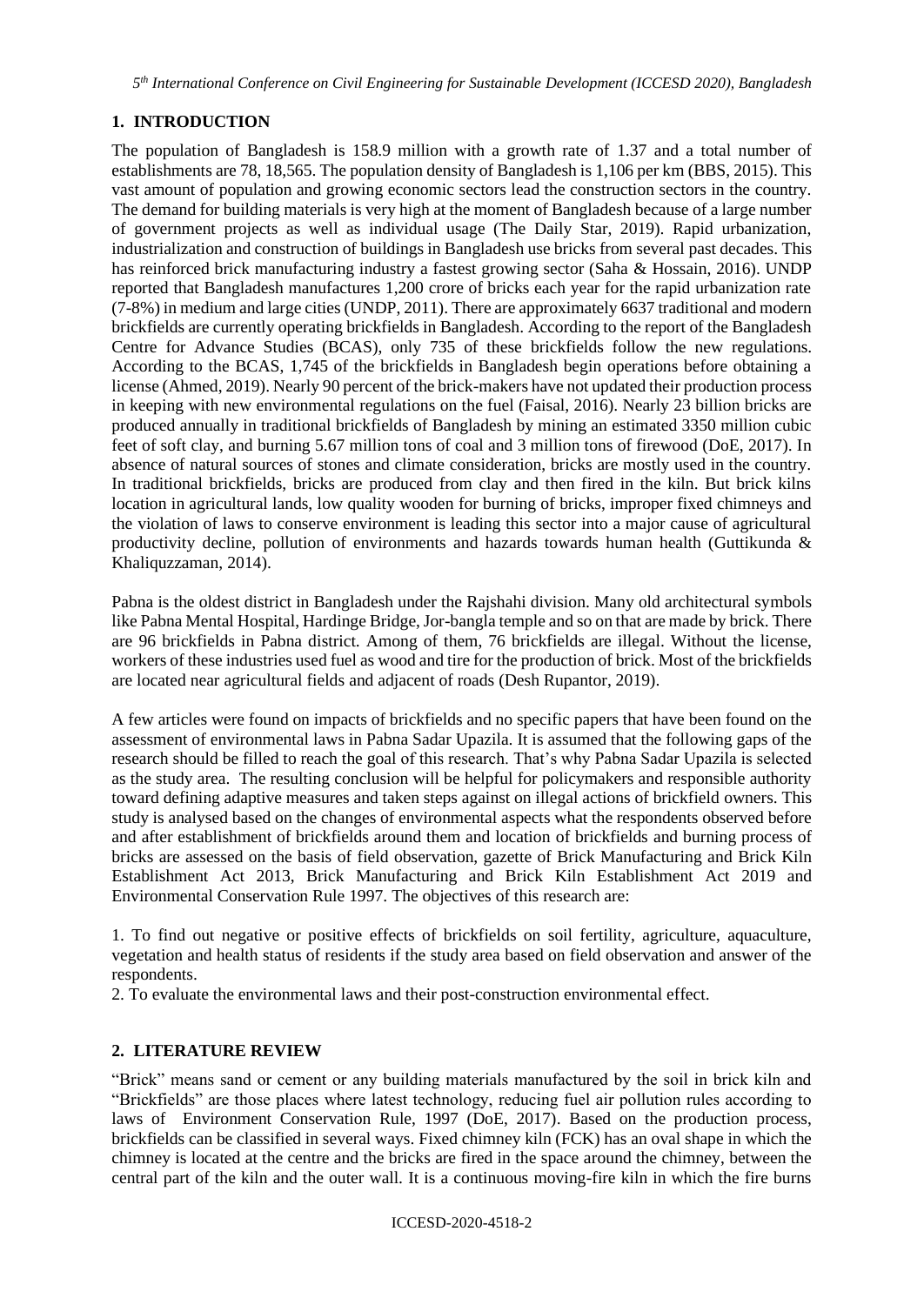continuously and moves in a closed circuit through the bricks stacked in the trench. Usually, solid fuels such as coal, wood, saw dust, and agriculture residues are used in FCBTKs (BRICKGURU, 2017). The improved zigzag kiln is a modified traditional zigzag "Hawa bhatta" kiln taken in Bangladesh to demonstrate this technology. It is an elliptically shaped kiln with well insulated permanent side walls and roofs and arched firing chambers to allow easy air flow. After sun drying, bricks are loaded manually into the firing chambers. Air required for the combustion process is forced from it reaches the line to be fired, it is previous firing zone thus reducing firing time hour (English Booklet, n.d.). A Hybrid Hoffman Kiln is a rectangular shaped annular circuit with an arched roof covered with a shade to protect it from rains. It has a firebrick lining on the inside surface. The thick walls of the kiln and good insulation minimize heat loss to the surrounding (DoE, 2017). The tunnel kiln is considered to be the most advanced brick making technology. In a Tunnel Kiln, green bricks produced by mixing powdered fuel with clay are loaded on cars and then pushed in the kiln, a horizontal tunnel (DoE, 2017).

### **3. MATERIALS AND METHODS**

### **3.1 Study Area Profile**

Pabna Sadar Upazila, a small administrative unit, situated in Pabna district under Rajshahi division which is positioned between  $23^{\circ}53'$  and  $24^{\circ}05'$  north latitudes. It is covered with an area of 439.30 square kilometre and the total population is 590914 (Community Report: Pabna, 2013). This Upazila consists of 1 municipality, 15 wards, 46 mahallas, 10 unions, and 291 villages. Main sources of income of the study area are agriculture 38.77 percent among all occupation types. Natural resources sand, coal have been found in this Upazila (Daily Sun, 2018). Figure 1 shows the location of the Pabna Sadar Upazila in the context of Pabna district and Bangladesh.



Map 1: Location of the Study Area [Source: Author, 2019]

ICCESD-2020-4518-3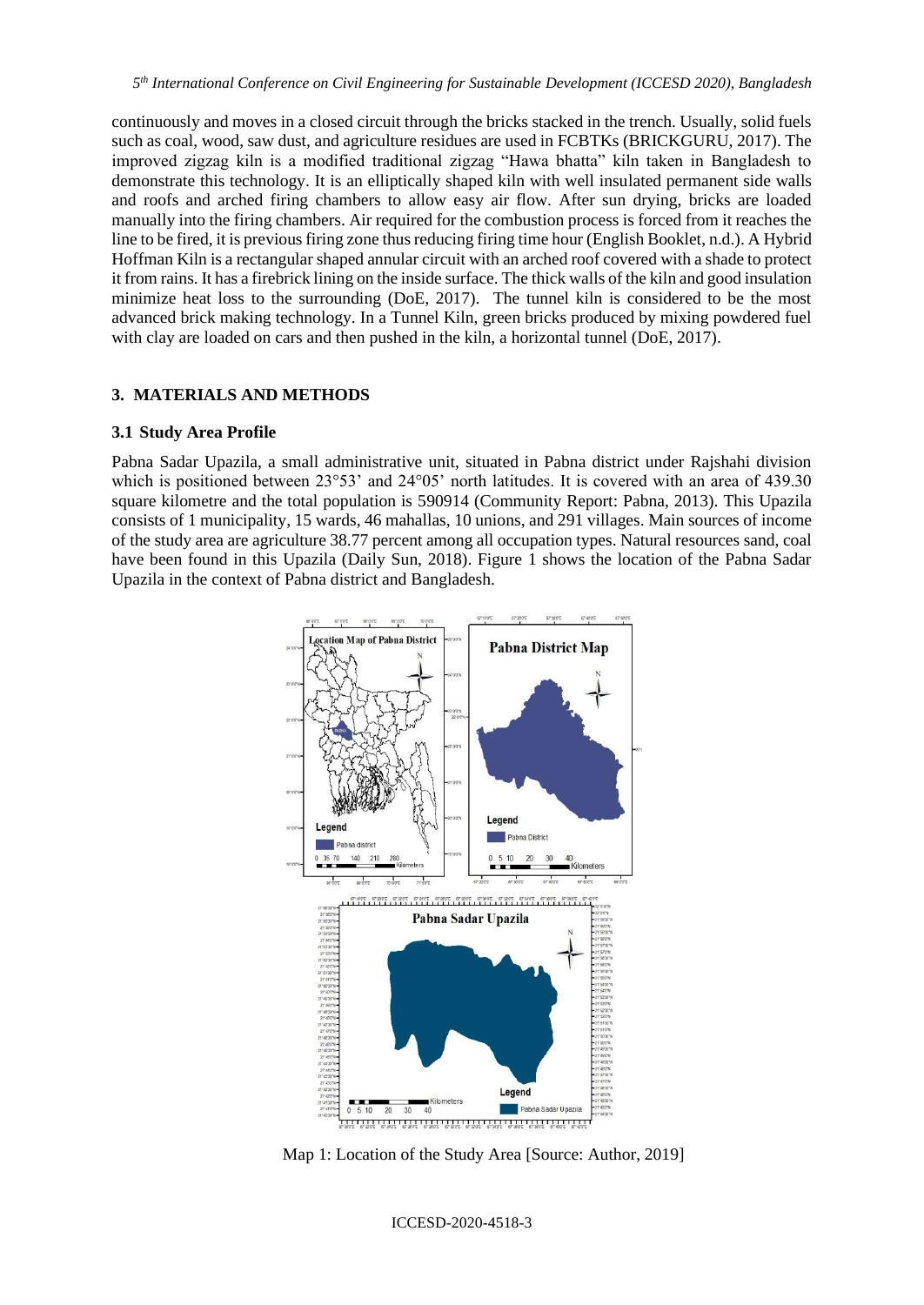# **3.2 Sampling and Data Collection**

Primary data were collected by Field Observation, Questionnaire Survey, Focus Group Discussions and interviews of the people. For the questionnaire survey, a total of 348 people were selected randomly in the study area. However, all respondents were later divided into two groups. The owners and workers of brickfields are in category-1 who were engaged in the brick manufacturing process and the workers were the most vulnerable to health hazards because of direct involvement with brickfield activities. None of them is in below 18 in age. The people who were living within 1 kilometre of the brickfields are in category-2. Each category consisted of 174 respondents in the study area. They were involved in farming, aquaculture, household and different types of activities. Local knowledgeable persons including assistant director and other officials of the Department of Environment, Forests and Climate Change in Pabna district, community representatives, and teachers were interviewed individually to know their perception about this study. Two FGD were conducted with the workers of brickfields to identify the brick kiln technology, chimney height, fuel and brick manufacturing process. Impacts of brickfields were assessed in terms of changes in soil fertility, agricultural production, vegetation, fish production, health status and air quality based on how respondents found these after the construction of brickfields. Secondary data were collected from newspapers, journals, reports and web browsing.

### **3.3 Data Processing and Analysis**

Data were analysed and produced graphs by SPSS (Statistical Package for Social Science) software and Microsoft Excel and GIS (Geographic Information System) is used for map preparation for showing the existing location of brickfields and 1km area from it for environmental law assessment.

# **4. DATA ANALYSIS AND RESULTS**

### **4.1 Impacts on Soil Fertility**

According to the survey report, 68% of the respondents' answered that the felt adverse effects on soil fertility due to the brickfields. On the other hand, 13% of the respondents complained about moderate effect, 6% answered minor effect and 13% felt no effect on soil fertility because of brickfields that show in figure 1. The brick kiln workers remove topsoil for brick production. It has a direct impact on soil fertility and land degradation. The negative impact of topsoil removal is the reduction of agricultural output and increases the cost of replacing the nutrients lost (Bisht and Neupane, 2015). Burning of the soil decreases the soil pH and make it acidic. It has serious impacts on soil physical, biological and chemical properties resulting in sharp declination in soil fertility and productivity (Pariyar, 2013).



Figure 1: Impact on soil fertility [Source: Field Survey, 2019]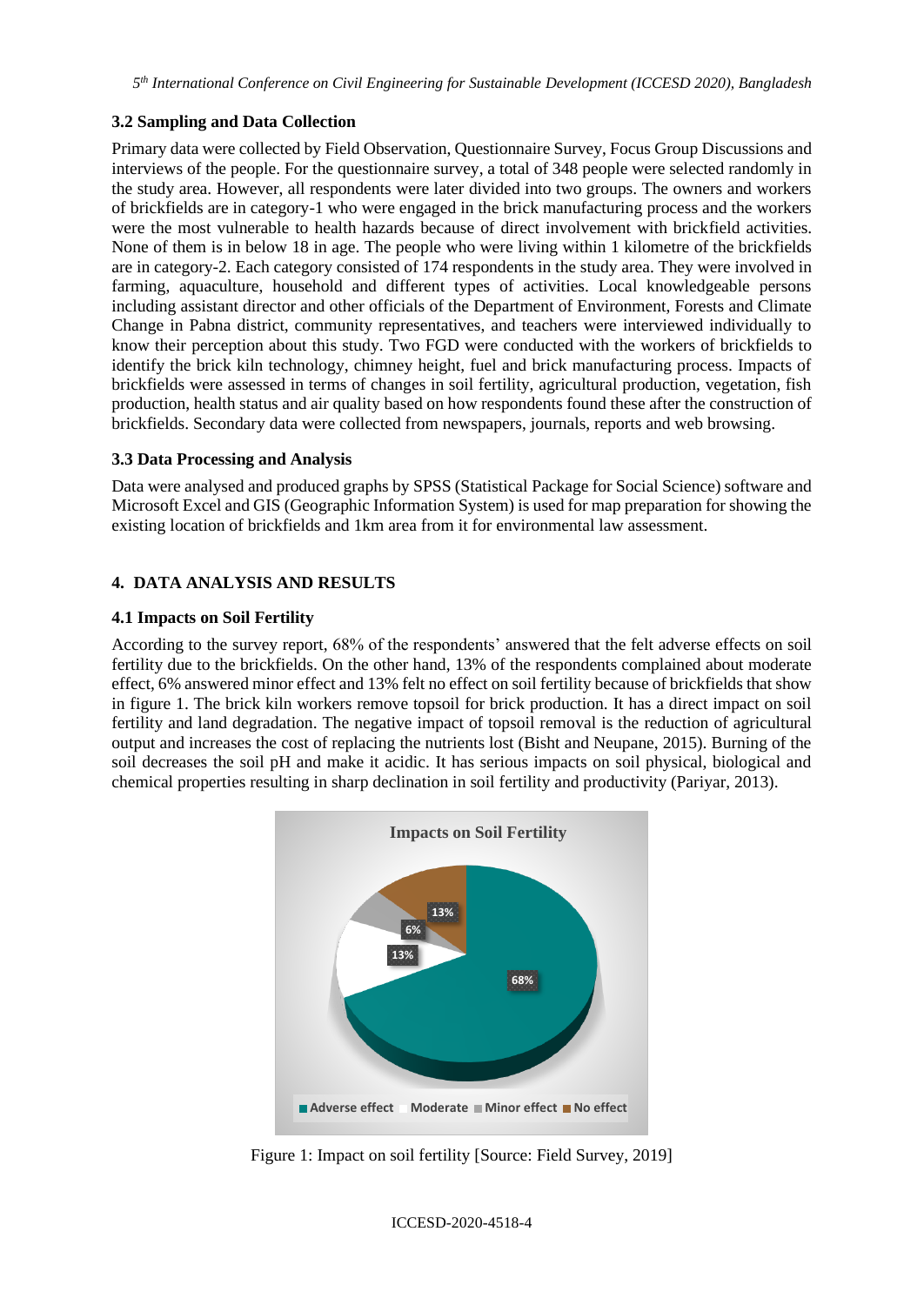## **4.2 Impacts on Agricultural Production**

Most of the brickfields were situated near the agricultural lands. 23% of the respondents opined that they felt adverse effects of brickfields on agricultural production. Half (50%) of the respondents complained about moderate effect, 27% of the respondents answered minor effect and none of the respondents answered no effect on agricultural production (figure 2). Some people who were lived around the brickfields said that production of crops had been declined after construction of brickfields. Agricultural lands had become unsuitable for producing any crops due to over-exploitation of its topsoil (Jerin et. al, 2016). For this reason, farmers are now applying high doses of chemical fertilizers, which have harmful consequences to the environment. Majority of the respondents said that black smoke of brick kilns is responsible for the reduction of crop production.



Figure 2: Impact on Agricultural production [Source: Field Survey, 2019]

# **4.3 Impacts on Vegetation**

Result shows that 48% of the respondents opined that they felt adverse effects on vegetation, especially on fruits and vegetable plants within 1 km of brickfield. Among of the respondents who were the residents around brickfields, 16% respondents opined that brickfield had a moderate effect, 23% commented on minor effect and 13% felt no effect on vegetation (figure 3). Many of the residents said that the plant buds died due to the emission of black smoke of brick kiln i. e. mango tree, litchi tree flowering trees and so on and sometimes plants do not grow properly. They also noted that fruits production is reduced after the establishment of brickfields in the study area. In some residential areas surrounding brickfields, it is directly observed that leaves were covered with black smokes.



Figure 3: Impact on vegetation [Source: Field Survey, 2019]

# **4.4 Impacts on Aquaculture**

Majority of the respondents in category-2 said (36%) that, "brickfields had no effect on fish production and aquatic plant production" and 17% of the respondents said about the adverse effect, 21% commented on moderate effect and 26% respondents said that they felt minor effects on aquaculture after establishment of brickfields (figure 4). In Hemayetpur, Dapunia and Dogachi union of Pabna Sadar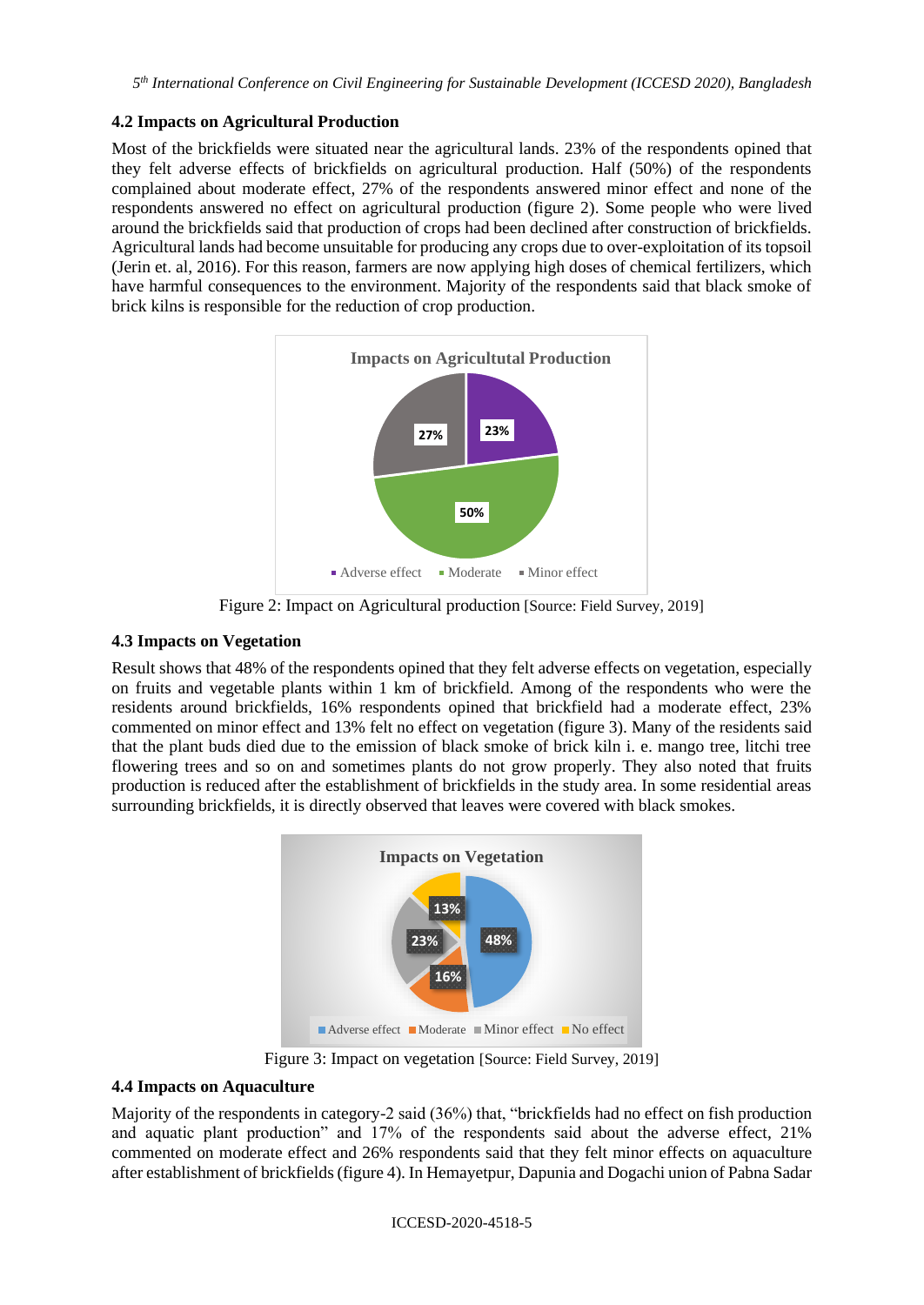Upazila, most of the brickfields are located near water bodies. According to the respondents' fish cultivation were hampered in nearby water bodies due to water pollution.



Figure 4: Impacts on aquaculture [Source: Field Survey, 2019]

### **4.5 Air Pollution**

A study was found that the concentrations of particulate matter (PM) in the air around the brick kilns zones are three times higher than the offseason of brick kilns (Raut, 2003). Brickfields are important contributors to the emission of greenhouse gases in Bangladesh as they burn huge amounts of coal and wood fuel. The main reason for poor emission from brick kilns is the poor quality of coal and uses of biomass mainly firewood. FCKs are not energy efficient and consequently, pollutants are being emitted by a greater rate. The main pollutants which are emitted from the brickfields are particulate matter (PM), some hazardous gases like  $CO_2$ ,  $CO$ ,  $NO<sub>X</sub>$ ,  $NO$  and  $SO<sub>2</sub>$ . The PM concentration appears to be low but it is expected to have long term massive impact on global environments as well as on human health. The particulate matter consists of dust, smoke, fumes, and fly ash (Daraina et. al, 2013). At present, 45 brickfields where a fixed kiln chimney, 44 Hawa-Bhatta and a hybrid Hoffman brickfield located in the study area (Department of Environment, Forests and Climate Change of Pabna District, 2019). According to the respondents of category-1, the chimney height of some brickfields is less than 120 feet. It is another cause of air pollution.

### **4.6 Health Status of Respondents**

In Bangladesh, most of the brickfields are situated near the residential area and many people work in the brickfields daily in the brick production period. A health survey clearly showed that people who are living near brick kilns are more likely to suffer from illnesses caused by air pollution, comparing those who are living in areas without the kilns. School children nearby brick kilns were had the worse condition of health and they were suffered for higher prevalence of upper respiratory tract infections like pharyngitis and tonsillitis (Joshi and Dudani, 2008). It was also found that brick field workers suffered from discomfort in different parts of the body, especially in the lower back, knees and upper extremities (Das, 2014). Another study of brickfield impacts on human health showed that residents who were working in the brickfields suffering from eye irritation, respiratory problems and skin diseases (Jerin et. al, 2016).

This study is divided into two parts i. e. category-1 and category-2. Table 1 shows the types of disease that were found in both category respondents due to the brickfields.

| <b>Types of disease</b>                 | Category-1 | Category-2 |
|-----------------------------------------|------------|------------|
| Respiratory problems                    | 13         |            |
| Skin disease                            |            |            |
| Respiratory problems and skin disease   | 17         | 24         |
| Eye irritation                          | n          |            |
| Respiratory problems and Eye irritation |            |            |

| Table 1: Health status of respondents |  |
|---------------------------------------|--|
|---------------------------------------|--|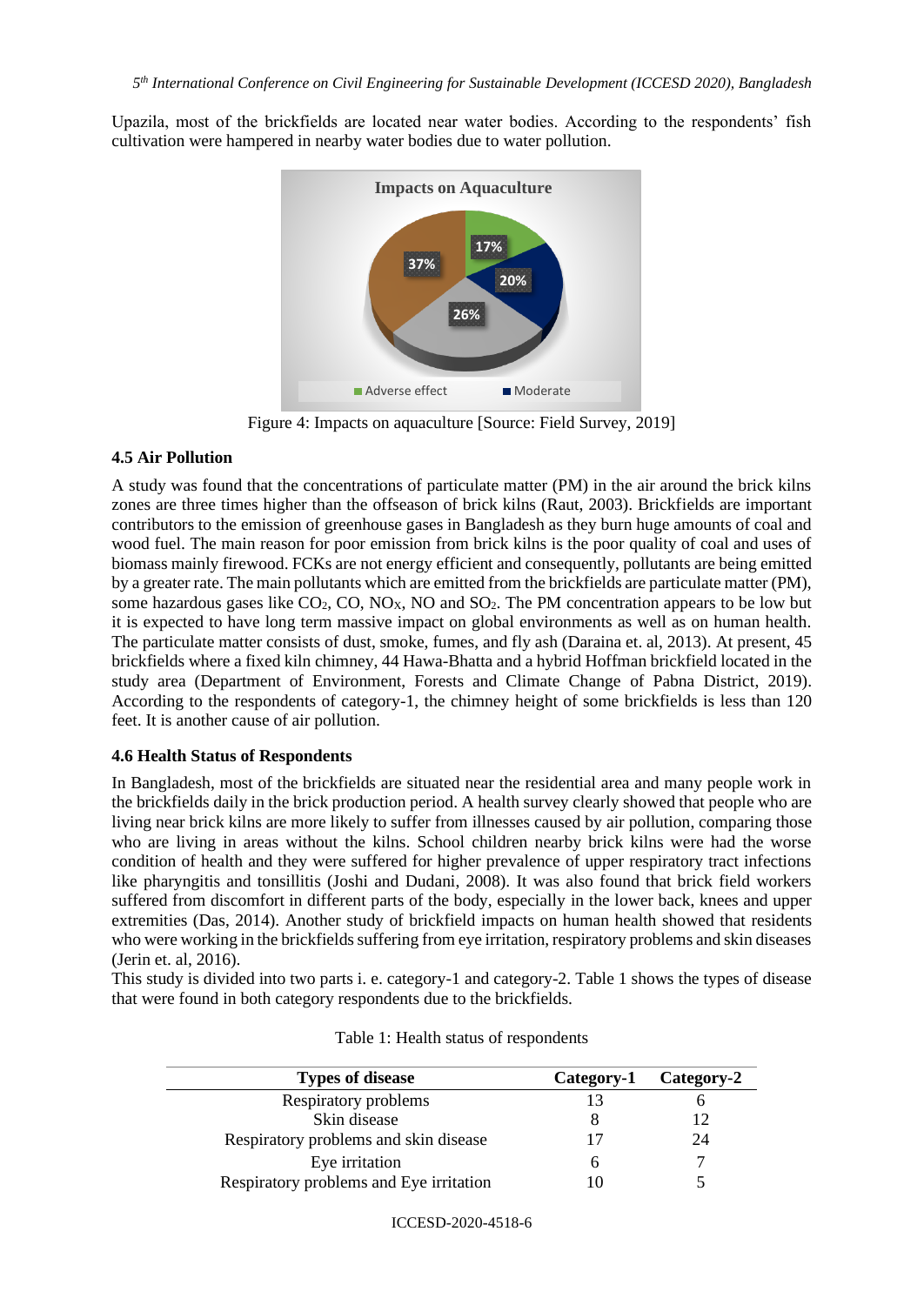| <b>Types of disease</b>                               | Category-1 | Category-2 |
|-------------------------------------------------------|------------|------------|
| Respiratory problems, skin disease and eye irritation |            |            |
| <b>Others</b>                                         |            |            |
| No problem                                            | 24         | 19         |
| <b>Total</b>                                          | 100        | 100        |

[Source: Field Survey, 2019]

#### **4.7 Assessment of Environmental Act related with brickfields**

- According to the section-4 of Brick Manufacturing and Brick Kiln Establishment Act-2013, "brick manufacturing is prohibited without taking a license from the Deputy Commissioner of the district" (DoE, 2017). But the assistant director of the Department of Environment, Forests and Climate Change in Pabna district complained that most of the brickfields have not any license from deputy commissioner or other legal documents from the Department of Environment.
- In section  $5(1)$  of this act, any person can't cut earth from ponds, canals, marshes, creeks, lakes, rivers, wetlands, sandbars or other areas without permission from appropriate authorities. 5(2)- Requires permission from the appropriate authority for the collection of soil for brick manufacturing from haor-baors, ponds, canals, beels, river beds, chars and fallow land. From the field investigation, most of the brickfields are located adjacent to the agricultural field. According to the residents of Hemayetpur union, owners of brick industry dug canals and ponds to use soil in brick production. This activity is an example of violation of this act.
- According to the rules, there are three types of brick kilns are allowed for the burning of bricks i. e. improved zigzag kiln, Hybrid Hoffman kiln and Tunnel Kiln. According to the survey data, a fixed kiln chimney was found in the study area which is not allowed. The chimney height of some brick kilns is within 110-115 feet. M/S MCA Brickfield's chimney height is 115 feet. But the chimney height of zigzag kiln should be 120 feet in height according to the act (DoE, 2017).
- According to the Brick Manufacturing and Brick Kiln Establishment Act-2013 "Fuel wood cannot be used in brick kilns for burning bricks" (DoE, 2017). But workers of brickfield said that they use wood, tire for burning of bricks.
- According to the section  $8(a)$ , establishment of brick kilns within the boundary of residential, commercial or preserved area, municipality or Upazila headquarters, forest, orchard, wetland, sanctuary, agricultural land, ecologically critical area and degraded air shed is prohibited and according to section 8(b), establishment of brick kilns in the following distance or places is totally banned namely: (a) within 1 kilometers distance from the boundary of prohibited areas, (b) within 2 kilometers distance from boundary of public forest, (c) within half kilometers distance from the foot of the hill or hillock, (d) within 1 kilometers distance from any special structure, railways, educational institutions, hospitals and clinics, research institutions or any other similar place or institution, and (f) with half kilometers distance from Upazila, union or rural roads made by Local Government Engineering Department (LGED) (DoE, 2017).

But figure 5 shows the location of brickfields where most of the brickfields are located near the residential area and agricultural lands. The population of the ward no. 9 of Dogachi Union of Pabna Sadar Upazila is 3000. In this ward 3 brickfields are located near educational institutions, agricultural land within 1 km. As a result, people especially children and old man are suffering from many respiratory diseases (Pabna Samachar, 2019). It was directly observed that in Hemayetpur and Dapunia union, brickfields are located with near half kilometer from the Local Government Engineering Department (LGED) road.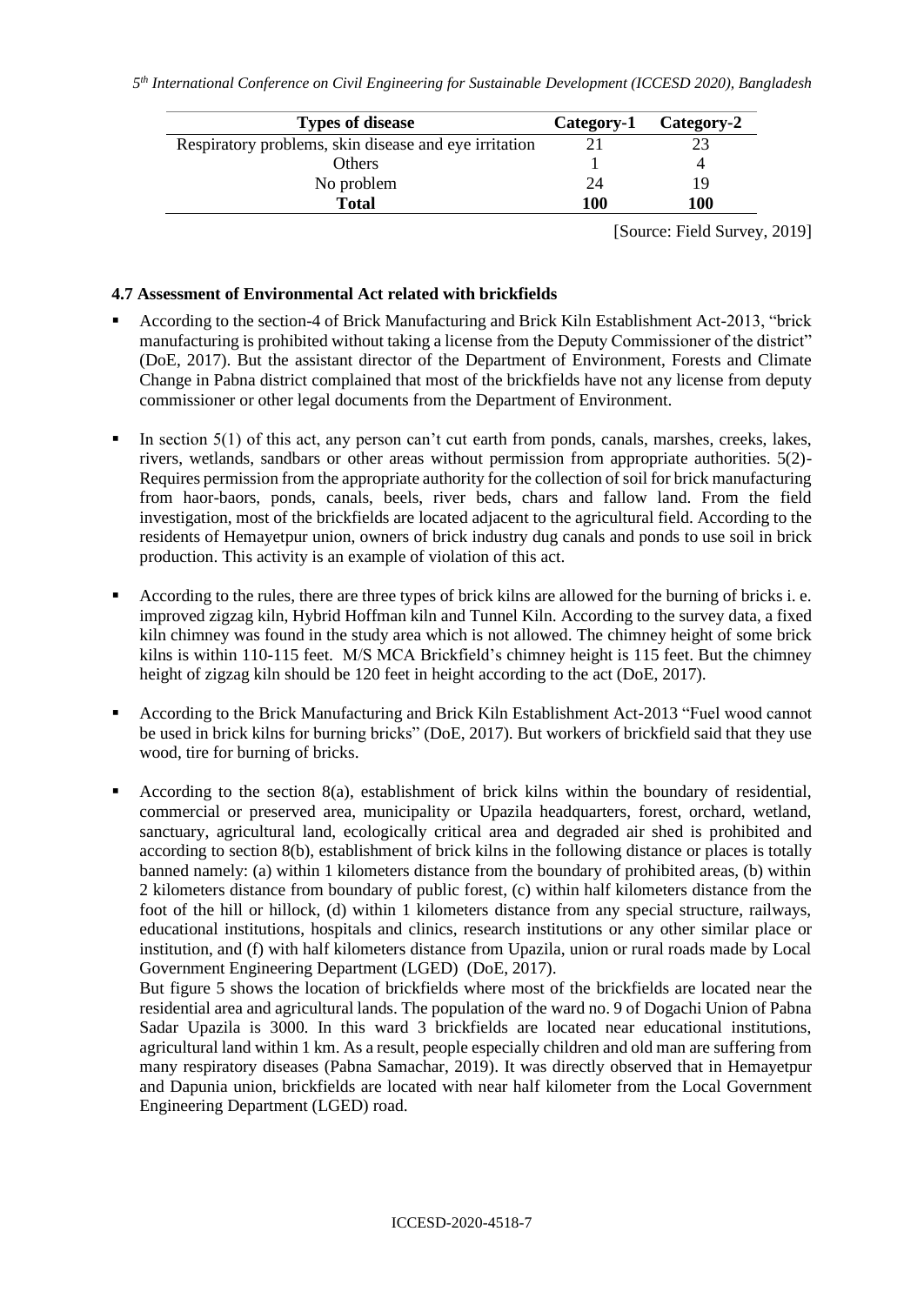*5 th International Conference on Civil Engineering for Sustainable Development (ICCESD 2020), Bangladesh*



Figure 5: Location of brickfields in Pabna Sadar Upazila [Source: Author, 2019]

In Section  $7(a)$ , waste disposal and gaseous emissions emission will be in a limit according to environment conservation rules of 1997. The Department of Environment (DoE) published a gazette by named "Environment Conservation Rule, 1997" where includes the standard unit of emission that can produce different brick kiln that is in table-2 (DoE, 1997).

| <b>Nature</b>                                | <b>Parameter</b> | Unit                | <b>Ideal measurment</b> |
|----------------------------------------------|------------------|---------------------|-------------------------|
| Zigzag or FCK                                | Total particles  | $Mg\backslash Nm^3$ | 400                     |
| Vertical saft brick kiln\Tunnel kiln         | Total particles  | $Mg\backslash Nm^3$ | 250                     |
| Hybrid Hoffman Klin\Tunnel kiln (fuel: coal) | Total particles  | $Mg\backslash Nm^3$ | 250                     |
| Hybrid Hoffman Klin\Tunnel kiln (fuel: gas)  | Total particles  | $Mg\backslash Nm^3$ | 100                     |

Table 2: Standard measurement of parameters of different types of brick kiln

[Source: Environmental Conservation Rule, 1997]

The brick manufacturing season is November to April. In every season, approximate 7 million bricks in average are produced in every brickfield. 1 million bricks are burnt in each round and 180 ton coal is needed for each round. 1 short ton (2,000 pounds) of coal can be generated about 5,720 pounds (2.86 short tons) of carbon dioxide. From the study, it can be easily identified that these brickfields generate a huge amount of  $CO<sub>2</sub>$  that is the main culprit of global warming. From field investigation, questionnaire survey and interviews of the assistant director of the Department of Environment, Forests and Climate Change in Pabna district, these brickfields are produced an excess amount of gaseous particulates that is too much from an ideal measurement. But, they don't pay any compensation for it.

# **5. CONCLUSIONS**

From the study it was found that most of the brickfields of the study area were located near agricultural lands, ponds and residential areas those were responsible for decrease of soil fertility, loss of agricultural production, fish cultivation and local community's health problems in great extent. Most of the brickfields didn't follow the acts and they have no licence from the deputy commissioner which is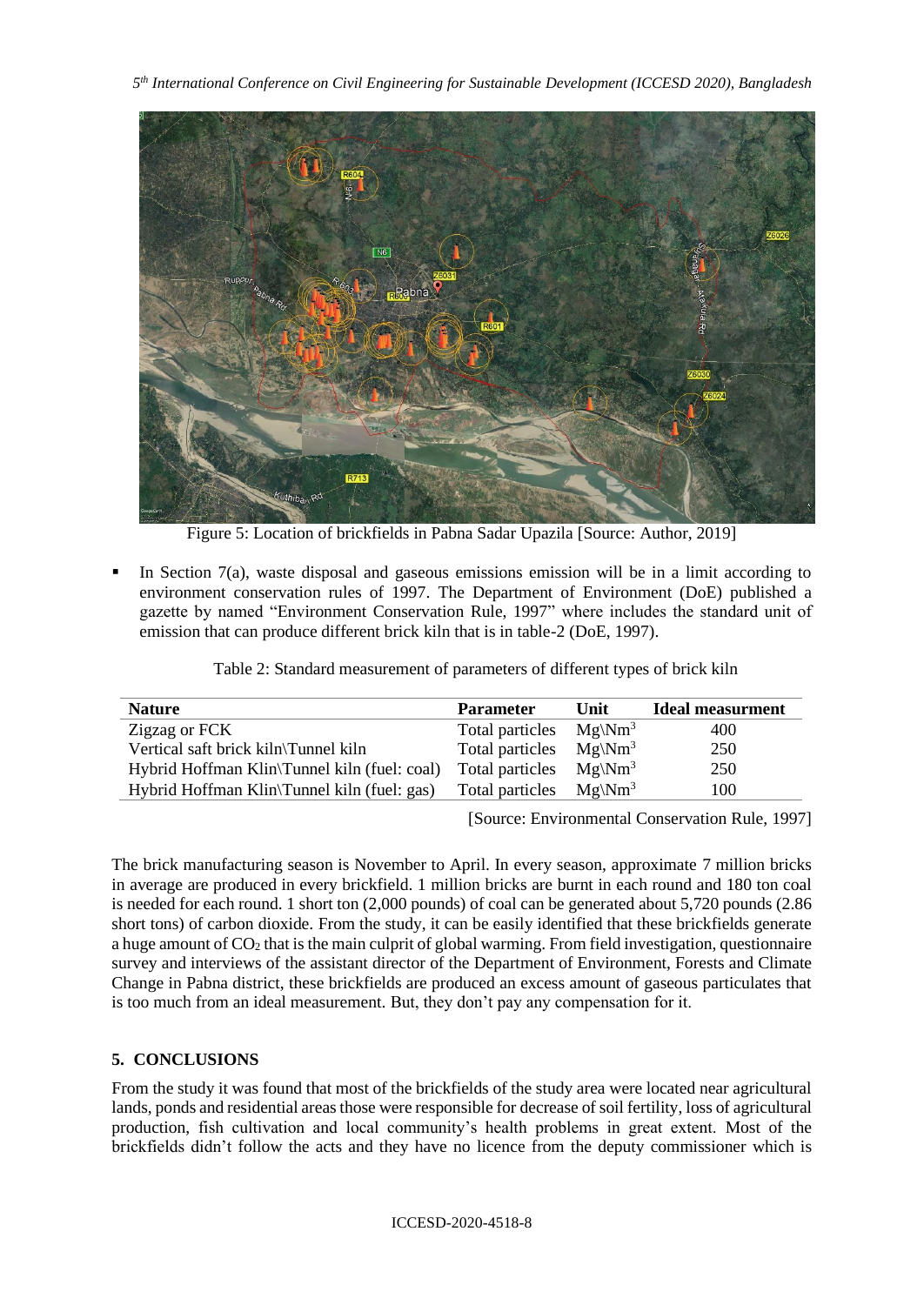*5 th International Conference on Civil Engineering for Sustainable Development (ICCESD 2020), Bangladesh*

totally illegal. Besides, brick fields were considered as the principle reason of land degradation, health problem and air pollution in rural areas of Pabna Sadar Upazila.

#### **ACKNOWLEDGEMENTS**

At first, authors would like to remember almighty Allah for his blessings & kindness. Authors would like to thank Muhammad Abdullah Al-Mamun, Assistant Director, Department of Environment, Forests and Climate Change, District Office of Pabna for providing information during research work.

### **REFERENCES**

- Ahmed, A. (2019, September 17). *Daily Sun*. Retrieved from Air Pollution from Brick Kilns and Alternative Solutions: [https://www.daily-sun.com/post/424375/2019/09/18/Air-Pollution-from-](https://www.daily-sun.com/post/424375/2019/09/18/Air-Pollution-from-Brick-Kilns-and-Alternative-Solutions)[Brick-Kilns-and-Alternative-Solutions](https://www.daily-sun.com/post/424375/2019/09/18/Air-Pollution-from-Brick-Kilns-and-Alternative-Solutions)
- BBS, (2015). *Bangladesh Statistics 2017.* Dhaka: Bangladesh bureau of statistics. Retrieved from Bangladesh Statistics 2017.
- Bisht, G., & Neupane, S. (2015). Impact of Brick Kilns' emission on soil quality of agriculture fields in the vicinity of selected Bhaktapur Area of Nepal. Applied and Environmental Soil Science. [http://doi.](http://doi/) org/10.1155/2015/409401.
- *BRICKGURU*. (2017). Retrieved from What is a Fixed Chimney Bull's Trench Kiln (FCBTK)?: ttps://www.brickguru.in/web/brickguru/knowledge-briefs?arturl=kb09-what-is-a-fixed-chimneybull-s-trench-kiln-fcbtk-
- Community Report: Pabna. (2013) Dhaka: Bangladesh Bureau of Statistics (BBS), Statistics and Informatics Division (SID), Ministry of Planning, Government of the People's Republic of Bangladesh.
- Daraina k. M. et. al. (2013). Brick Manufacturing Practice in Bangladesh: A Review of Energy Efficacy and Air Pollution. *Journal of Hydrology and Environment Research, 1*(1), 60-69.
- Daily Sun. (2018, August 04). Retrieved from Pabna Sadar: [https://www.daily](https://www.daily-sun.com/post/327228/2018/08/05/Pabna-Sadar)[sun.com/post/327228/2018/08/05/Pabna-Sadar](https://www.daily-sun.com/post/327228/2018/08/05/Pabna-Sadar)
- Das, B. (2014). Assessment of occupational health problems and physiological stress among the brick field workers of west bengal, India. *International Journal of Occupational Medicine and Environmental Health, 27*(3), 413-425.
- Department of Environment(DoE). (1997). *Environment Conservation Act 1997.* Dhaka: Ministry of Environment, Forests and Climate Change.
- Department of Environment(DoE). (2017). *National strategy for sustainable brick production in Bangladesh.* Dhaka: Ministry of Environment and Forests, Government of the people's republic of Bangladesh.
- Department of Environment, Forests and Climate Change. (2019). District Office, Pabna.
- *Desh Rupantor*. (2019, February 9) Retrieved from <http://www.deshrupantor.com/desh/2019/02/09/121982>
- English Booklet (n.d.). *Booklet on New Brick Making Technologies.* The prople's Republic of Bangladesh.
- Faisal, A. (2016). *bdnews24*. Retrieved from Brick-makers not following new regulations: https://bdnews24.com/bangladesh/2016/12/15/brick-makers-not-following-new-regulations
- Guttikunda, S.K. and Khaliquzzaman, M. (2014). Health benefits of adapting cleaner brick manufacturing technologies in Dhaka, Bangladesh. *Air Quality, Atmosphere & Health, 7*(1), 103- 112. Retrieved from<https://link.springer.com/article/10.1007%2Fs11869-013-0213-z>
- Jerin M. K.(2016). Impacts of Brick Fields on Environment and Social Economy at Bagatipara, Natore, Bangladesh. *J. Environ. Sci. & Natural Resources, 9*(2), 31-34.
- Joshi, S. K., and Dudani, I. (n.d.). Environmental Health Effects of Brick Kilns in Kathmandu Valley. *Kathmandu University Medical Journal, 6*(1), 3-11.
- *Pabna Samachar*. (2019). Retrieved from [https://www.pabnasamachar.com](https://www.pabnasamachar.com/)
- Pariyar S. K., T. D. (2013). Environment And Health Impact For Brick Kilns In Kathmandu Valley. *NTERNATIONAL JOURNAL OF SCIENTIFIC & TECHNOLOGY RESEARCH, 2*(5) 184-187.